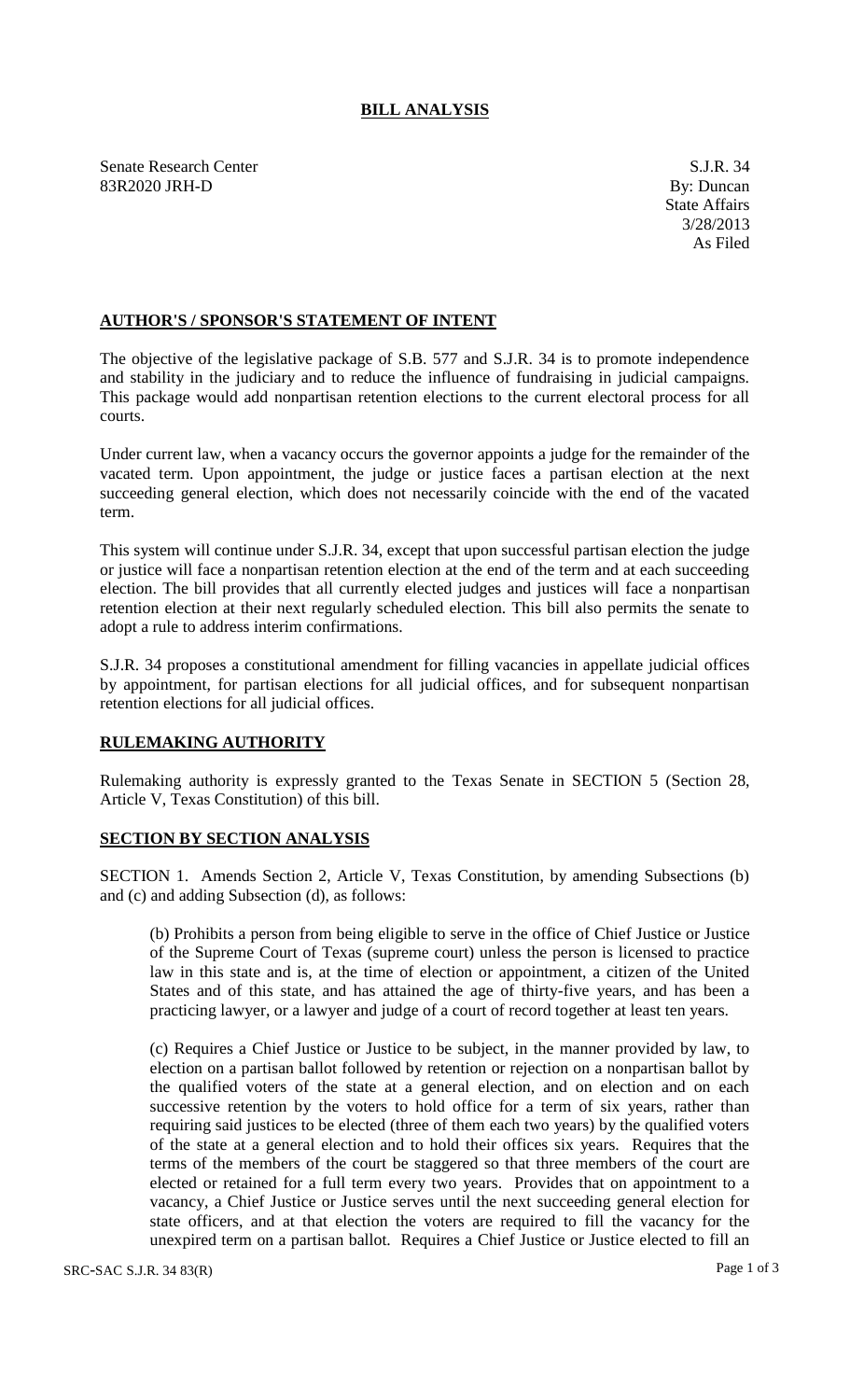unexpired term to be subject to retention in the same manner as a Chief Justice or Justice elected on a partisan ballot to a full term.

(d) Creates this subsection from existing text. Requires the Chief Justice and Justices to each receive compensation provided by law. Makes nonsubstantive changes.

SECTION 2. Amends Section 4(a), Article V, Texas Constitution, as follows:

(a) Requires a presiding judge or judge to be subject, in the manner provided by law, to election on a partisan ballot followed by retention or rejection on a nonpartisan ballot by the qualified voters of the state at a general election, and on election and on each successive retention by the voters to hold office for a term of six years, rather than requiring the presiding judge and the judges to be elected by the qualified voters of the state at a general election and hold their offices for a term of six years. Provides that on appointment to a vacancy, a presiding judge or judge serves until the next succeeding general election for state officers, and requires the voters at that election, to fill the vacancy for the unexpired term on a partisan ballot. Requires a presiding judge or judge elected to fill an unexpired term to be subject to retention in the same manner as a presiding judge or judge elected on a partisan ballot to a full term.

SECTION 3. Amends Section 6(b), Article V, Texas Constitution, as follows:

(b) Requires the Chief Justice or Justice to be subject, in the manner provided by law, to election on a partisan ballot followed by retention or rejection on a nonpartisan ballot, by the qualified voters of their respective districts at a general election, and on election and on each successive retention by the voters to hold office for a term of six years, rather than requiring said justices to be elected by the qualified voters of their respective districts at a general election for a term of six years. Requires the Chief Justice and Justices to receive for their services the compensation, rather than the sum, provided by law. Provides that on appointment to a vacancy, a Chief Justice or Justice serves until the next succeeding general election for state officers, and at that election the voters are required to fill the vacancy for the unexpired term on a partisan ballot. Requires a Chief Justice or Justice elected to fill an unexpired term to be subject to retention in the same manner as a chief justice or justice elected on a partisan ballot to a full term.

SECTION 4. Amends Section 7, Article V, Texas Constitution, as follows:

Sec. 7. (a) Creates this subsection from existing text and makes no further changes.

(b) Creates this subsection from existing text. Requires each district judge to be subject, in the manner provided by law, to election, rather than requiring each district to judge to be elected, by the qualified voters at a general election. Requires the judge, at the end of the district judge's initial term to which the judge was elected and of each successive term, to be subject, in the manner provided by law, to retention or rejection on a nonpartisan ballot. Requires a district judge, on election and on each successive retention by the voters, to hold office for a term of four years. Requires a district judge to reside in the district the judge serves during the judge's term of office and to receive for the judge's services an annual salary to be fixed by the legislature. Deletes existing text requiring a district judge to be a citizen of the United States and of this state, who is licensed to practice law in this state and has been a practicing lawyer or judge of a court in this state, or both combined, for four (4) years next preceding his election, who has resided in the district in which he was elected for two (2) years next preceding his election, and who is required to reside in his district during his term of office and hold his office for the period of four (4) years. Makes nonsubstantive changes.

(c) Provides that a person is not eligible to serve as a district judge unless the person is a citizen of the United States and of this state, who is licensed to practice law in this state and has been a practicing lawyer or a judge of a court in